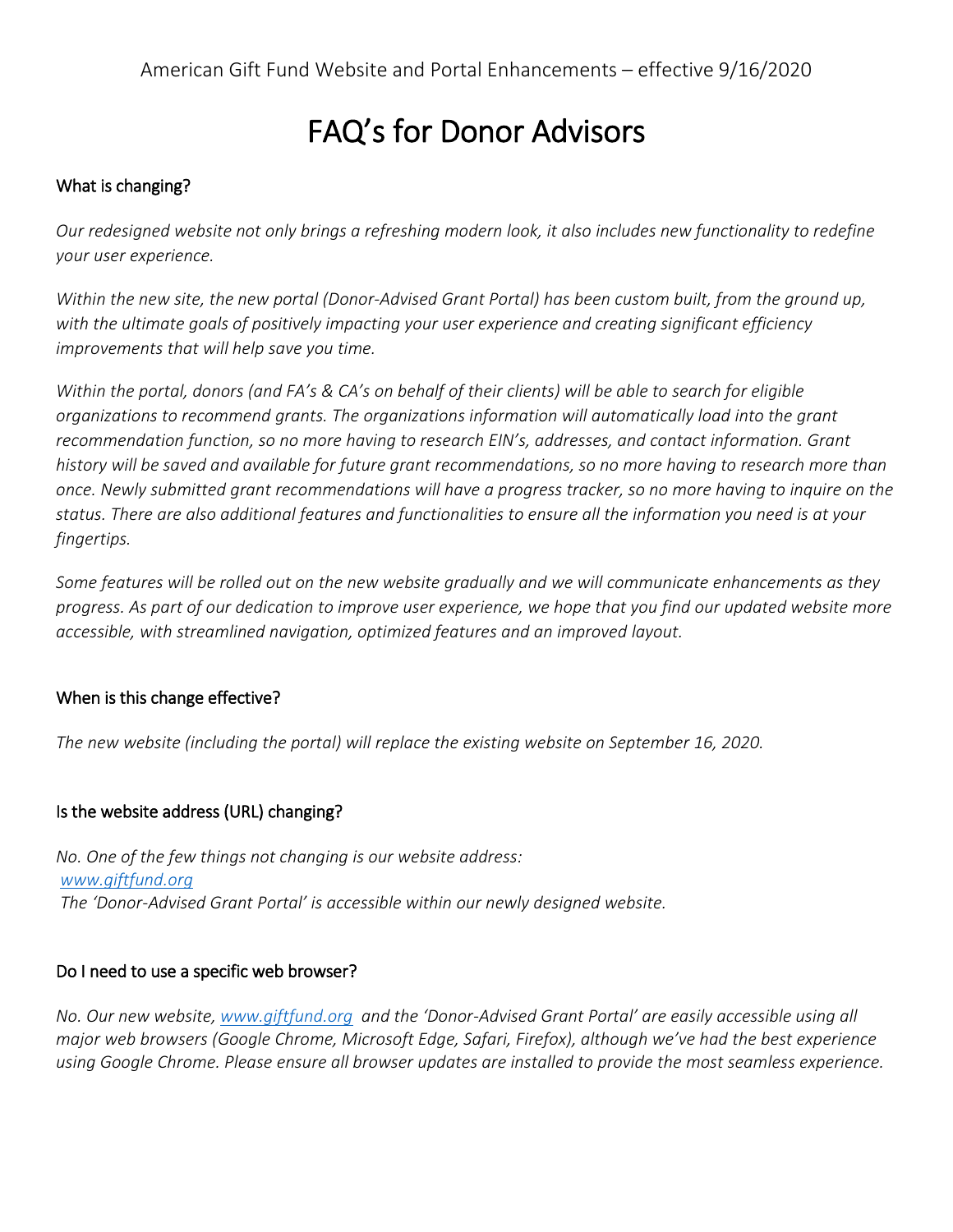#### Is the new site optimized for mobile devices?

Yes. You may access the website using your Apple or Android mobile devices including phones, iPads, tablets, *and the like. Simply connect to the internet using your device's browser, and go to [www.giftfund.org.](http://www.giftfund.org/)*

#### How does this benefit me?

The newly designed 'Donor-Advised Grant Portal' was created to enhance your online experience, save you time, and to eliminate frustrations of prior functionality limitations. We want you to love using the new website and *we're committed to continually making additional improvement to further enhance your experience.*

#### Are there any costs associated with this change?

No. There are no additional costs/fees associated with using the new website or new portal. AGF made a focused *investment with the ultimate goal of improving user experience.*

## The old website had a feature where I could login to see investment detail on a DAF, is this feature being eliminated?

No. AGF offers the ability to view investment detail through RBC Trust Company (Delaware) Limited's portal. This feature is still available on the new website. You may access the 'Donor-Advised Investment Portal' by visiting our website at [www.giftfund.org](http://www.giftfund.org/) Click on 'LOG IN' (top right corner of the website), select 'Donor-Advised *Investment Portal'.*

## Is the login information the same for the Donor-Advised Grant Portal and the Donor-Advised Investment Portal (see above question)?

If you currently use the 'Donor-Advised Investment Portal', you have the option to reset your login information *on the 'Donor-Advised Grant Portal' at any time, to match.*

## How do I get to the Donor-Advised Grant Portal?

You may access the 'Donor-Advised Grant Portal' by visiting our website at [www.giftfund.org](http://www.giftfund.org/) Click on 'LOG IN' (top right corner of the website), select 'Donor-Advised Grant Portal'. Alternatively, you may also access the 'Donor-Advised Grant Portal' from the homepage by clicking on 'MAKE GRANT REQUEST' (top right corner of the *website, directly to the left of 'LOG IN').*

## Do I need a password/account to access the new Donor-Advised Grant Portal?

Yes. You will establish your own unique Username and Password the first time you login to the 'Donor-Advised Grant Portal', by selecting 'Create a login' on the 'Donor-Advised Grant Portal' login screen. Please make sure *that you have your AGF Fund account number available at the time of initial login.*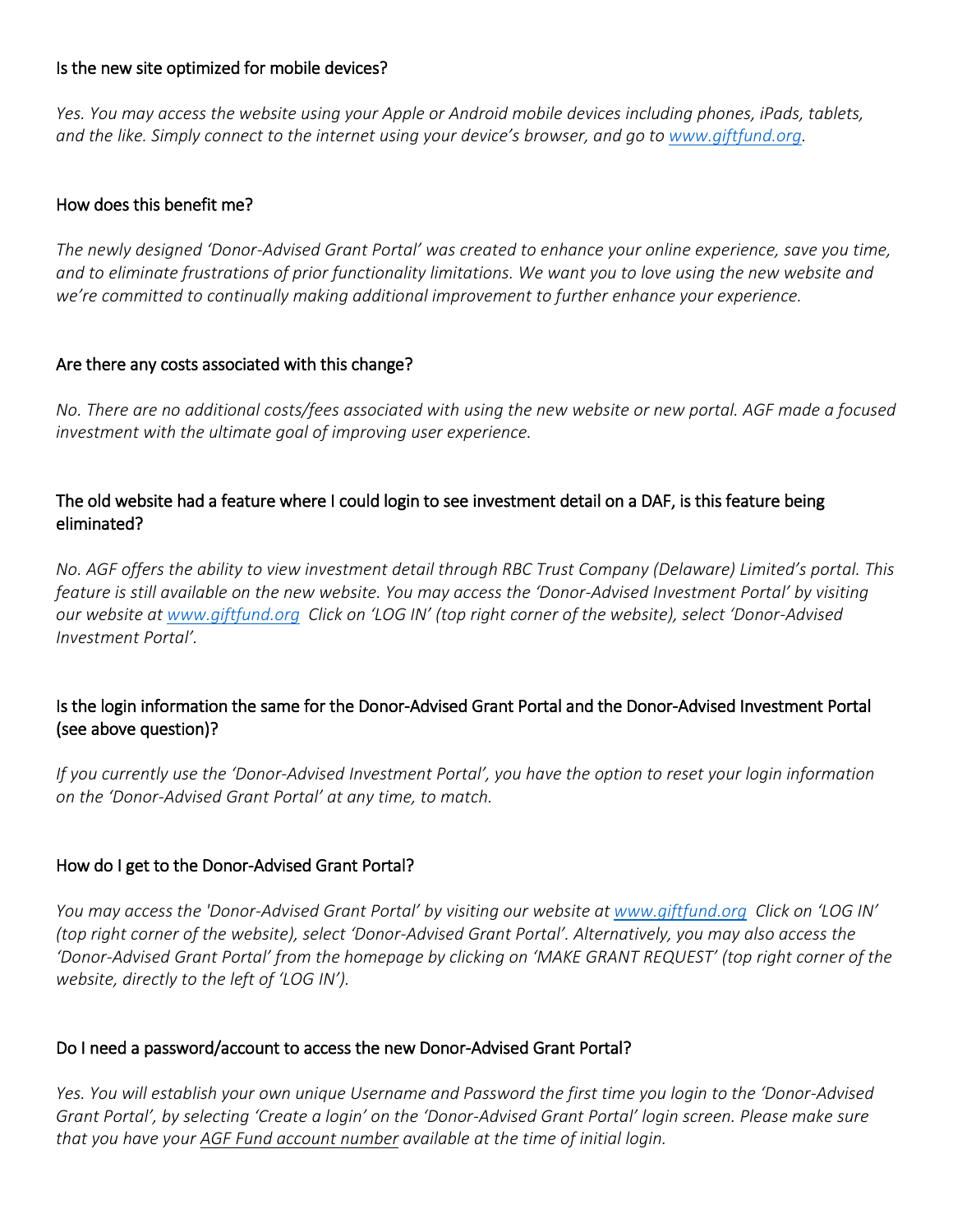## Our DAF has two Donor Advisors (ex. Husband and Wife), do we each need our own separate logins?

Both Donor Advisors may have their own separate logins, or they may use the same login if they wish. The Grant History will include activity from both Donor Advisors, even if they have separate logins. The Grant History will also show grant recommendations made by the Financial Advisor for the DAF. (ex. If one Donor Advisor makes a grant recommendation through their own personal login, the other Donor Advisor, and the FA, will be able to *view that specific grant recommendation through their own personal logins.)*

## How do I submit a grant recommendation?

Once logged in to the 'Donor-Advised Grant Portal', select 'Make a Grant', then select 'SEARCH FOR CHARITIES'. You may search by Charity Name or tax ID. Follow the remaining prompts to submit the grant recommendation.

## What happens if the charity I search for is not found in the search function?

If this occurs, you may still recommend a grant to the charity by selecting 'ADD NEW CHARITY' and entering the *information. The AGF Team will conduct further research and inform you of the results.*

#### How do I check the status of a grant recommendation once I submit a request?

Once logged in to the 'Donor-Advised Grant Portal', select the 'Grant History' tab, find the specific grant *recommendation, and look under the 'STATUS' column.*

## If a DAF already has an existing reoccurring grant recommendation (ex. annual) do I have to resubmit the recommendation again?

*No. All reoccurring grant recommendations will continue as previously scheduled.*

## Can I see the history of charities that have been recommended in the past?

All grant recommendations that you have requested after September 16, 2020, will be viewable from the 'Grant *History' tab.*

## If I want to give to a previously recommended charity, do I need to search for the charity again?

No. Once logged in to the 'Donor-Advised Grant Portal', from the 'Make a Grant' tab, check the box next to the *charity name, then select 'CONTINUE TO NEXT STEP'.*